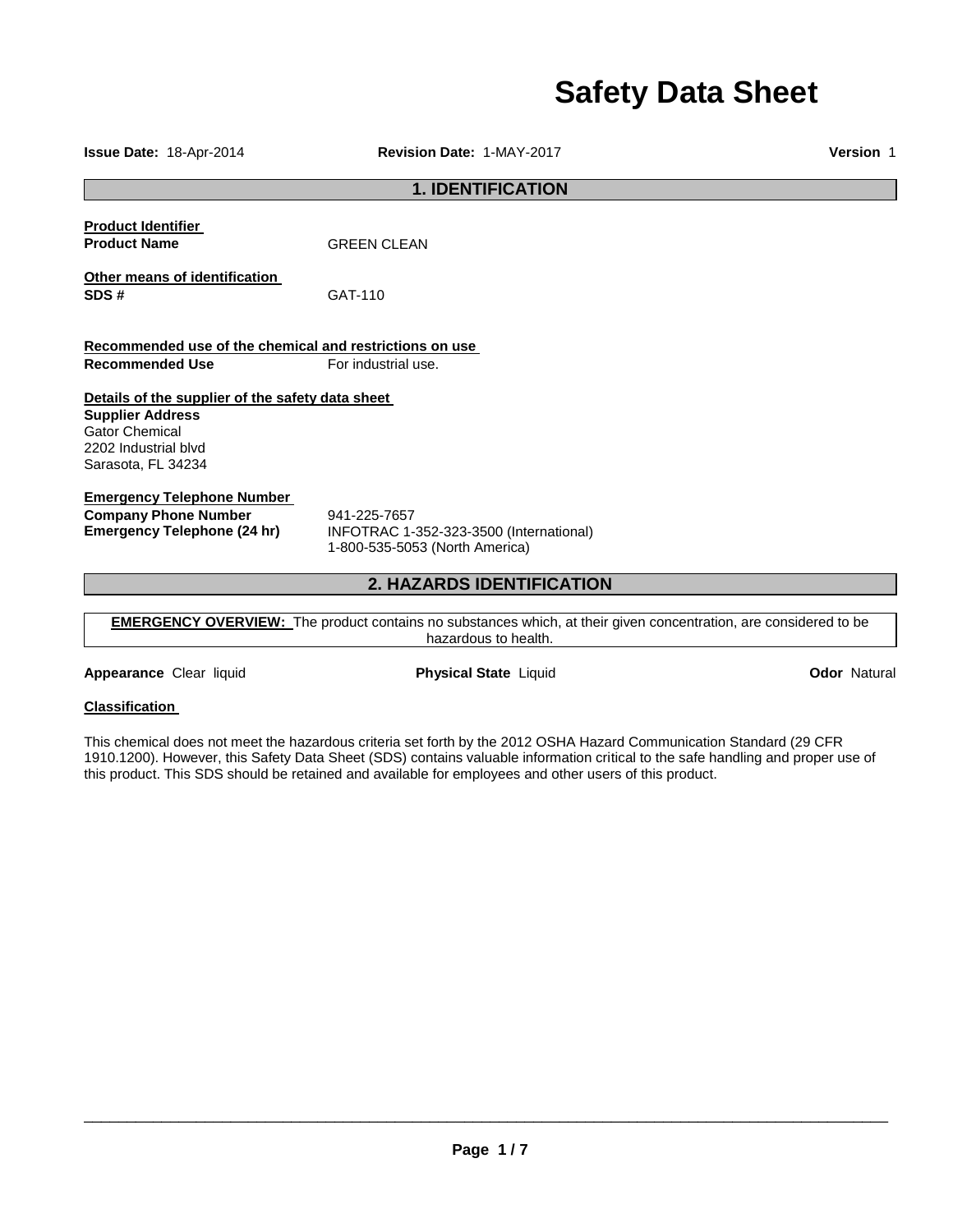#### \_\_\_\_\_\_\_\_\_\_\_\_\_\_\_\_\_\_\_\_\_\_\_\_\_\_\_\_\_\_\_\_\_\_\_\_\_\_\_\_\_\_\_\_\_\_\_\_\_\_\_\_\_\_\_\_\_\_\_\_\_\_\_\_\_\_\_\_\_\_\_\_\_\_\_\_\_\_\_\_\_\_\_\_\_\_\_\_\_\_\_\_\_ **3. COMPOSITION/INFORMATION ON INGREDIENTS**

This product is not hazardous according to OSHA 29 CFR 1910.1200. Components not listed are not hazardous or are below reportable limits.

| <b>Chemical Name</b>                         | <b>CAS No</b> | Weight-% |
|----------------------------------------------|---------------|----------|
| H <sub>20</sub>                              | 7732-18-5     | $\star$  |
| Sodium dodecylbenzene<br>sulfonate           | 68081-81-2    | $\star$  |
| Dipropylene Glycol Monomethyl<br>Ether (DPM) | 34590-94-8    | $\star$  |
| Soda Ash Light                               | 497-19-8      | $\star$  |

\*\*If Chemical Name/CAS No is "proprietary" and/or Weight-% is listed as a range, the specific chemical identity and/or percentage of composition has been withheld as a trade secret.\*\*

## **4. FIRST-AID MEASURES**

#### **First Aid Measures**

| <b>General Advice</b> | Provide this SDS to medical personnel for treatment.                                                                                                                 |  |  |
|-----------------------|----------------------------------------------------------------------------------------------------------------------------------------------------------------------|--|--|
| <b>Eye Contact</b>    | Remove contact lenses. Flush eyes with clear running water for 15 minutes while holding<br>eyelids open; if irritation persists, seek medical attention.             |  |  |
| <b>Skin Contact</b>   | Remove contaminated clothing; wash affected area with soap and water; launder<br>contaminated clothing before reuse; if irritation persists, seek medical attention. |  |  |
| <b>Inhalation</b>     | Remove affected person to fresh air; provide oxygen if breathing is difficult.                                                                                       |  |  |
| Ingestion             | Give two glasses of water for dilution; Do not induce vomiting; never give anything by<br>mouth to an unconscious person; seek medical attention.                    |  |  |

#### **Most important symptoms and effects**

| <b>Symptoms</b>                                                            | INHALATION: None expected, however, certain individuals may experience minor nausea<br>or headaches. |  |
|----------------------------------------------------------------------------|------------------------------------------------------------------------------------------------------|--|
|                                                                            | SKIN: None expected, however, prolonged contact may cause irritation.                                |  |
|                                                                            | EYES: This product is an eye irritant. Contact with the eyes will cause irritation.                  |  |
|                                                                            | INGESTION: May cause gastric distress, vomiting and diarrhea.                                        |  |
| Indication of any immediate medical attention and special treatment needed |                                                                                                      |  |

| <b>Notes to Physician</b> | Pre-existing skin, eye, or respiratory disorders may become aggravated through prolonged |
|---------------------------|------------------------------------------------------------------------------------------|
|                           | exposure.                                                                                |

# **5. FIRE-FIGHTING MEASURES**

### **Suitable Extinguishing Media**

Carbon dioxide, water, water fog, dry chemical, chemical foam.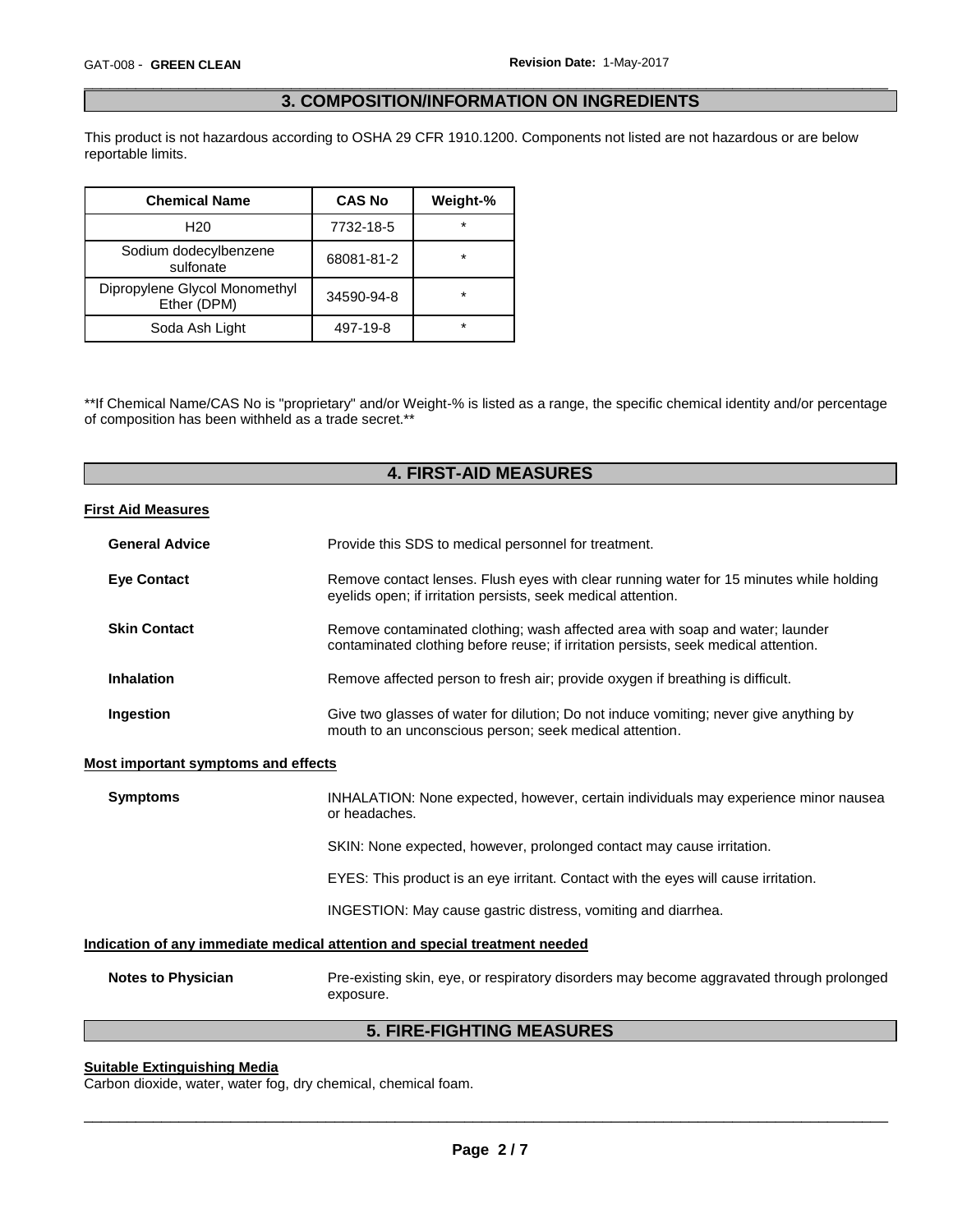#### **Unsuitable Extinguishing Media** Not determined.

#### **Specific Hazards Arising from the Chemical**

Product is not flammable.

#### **Protective equipment and precautions for firefighters**

As in any fire, wear self-contained breathing apparatus pressure-demand, MSHA/NIOSH (approved or equivalent) and full protective gear. Keep containers cool with water spray to prevent container rupture due to steam buildup; floor will become slippery if material is released.

\_\_\_\_\_\_\_\_\_\_\_\_\_\_\_\_\_\_\_\_\_\_\_\_\_\_\_\_\_\_\_\_\_\_\_\_\_\_\_\_\_\_\_\_\_\_\_\_\_\_\_\_\_\_\_\_\_\_\_\_\_\_\_\_\_\_\_\_\_\_\_\_\_\_\_\_\_\_\_\_\_\_\_\_\_\_\_\_\_\_\_\_\_

# **6. ACCIDENTAL RELEASE MEASURES Personal precautions, protective equipment and emergency procedures**

**Environmental Precautions** See Section 12 for additional Ecological Information.

**Personal Precautions** Use personal protection recommended in Section 8.

#### **Methods and material for containment and cleaning up**

| <b>Methods for Containment</b> | Prevent further leakage or spillage if safe to do so. Soak up and contain spill with an<br>absorbent material. |
|--------------------------------|----------------------------------------------------------------------------------------------------------------|
| <b>Methods for Clean-Up</b>    | Sweep up absorbed material and shovel into suitable containers for disposal.                                   |

#### **7. HANDLING AND STORAGE**

#### **Precautions for safe handling**

**Advice on Safe Handling** Handle in accordance with good industrial hygiene and safety practice.

#### **Conditions for safe storage, including any incompatibilities**

**Storage Conditions Keep containers tightly closed in a dry, cool and well-ventilated place.** 

**Incompatible Materials Strong oxidizers, Strong acids.** 

### **8. EXPOSURE CONTROLS/PERSONAL PROTECTION**

#### **Exposure Guidelines**

#### **Appropriate engineering controls**

**Engineering Controls** Maintain eye wash fountain and quick-drench facilities in work area. **Individual protection measures, such as personal protective equipment Eye/Face Protection** Wear protective eyeglasses or chemical safety goggles. **Skin and Body Protection** Wear suitable protective clothing. **Respiratory Protection** Ensure adequate ventilation, especially in confined areas.

**General Hygiene Considerations** Handle in accordance with good industrial hygiene and safety practice.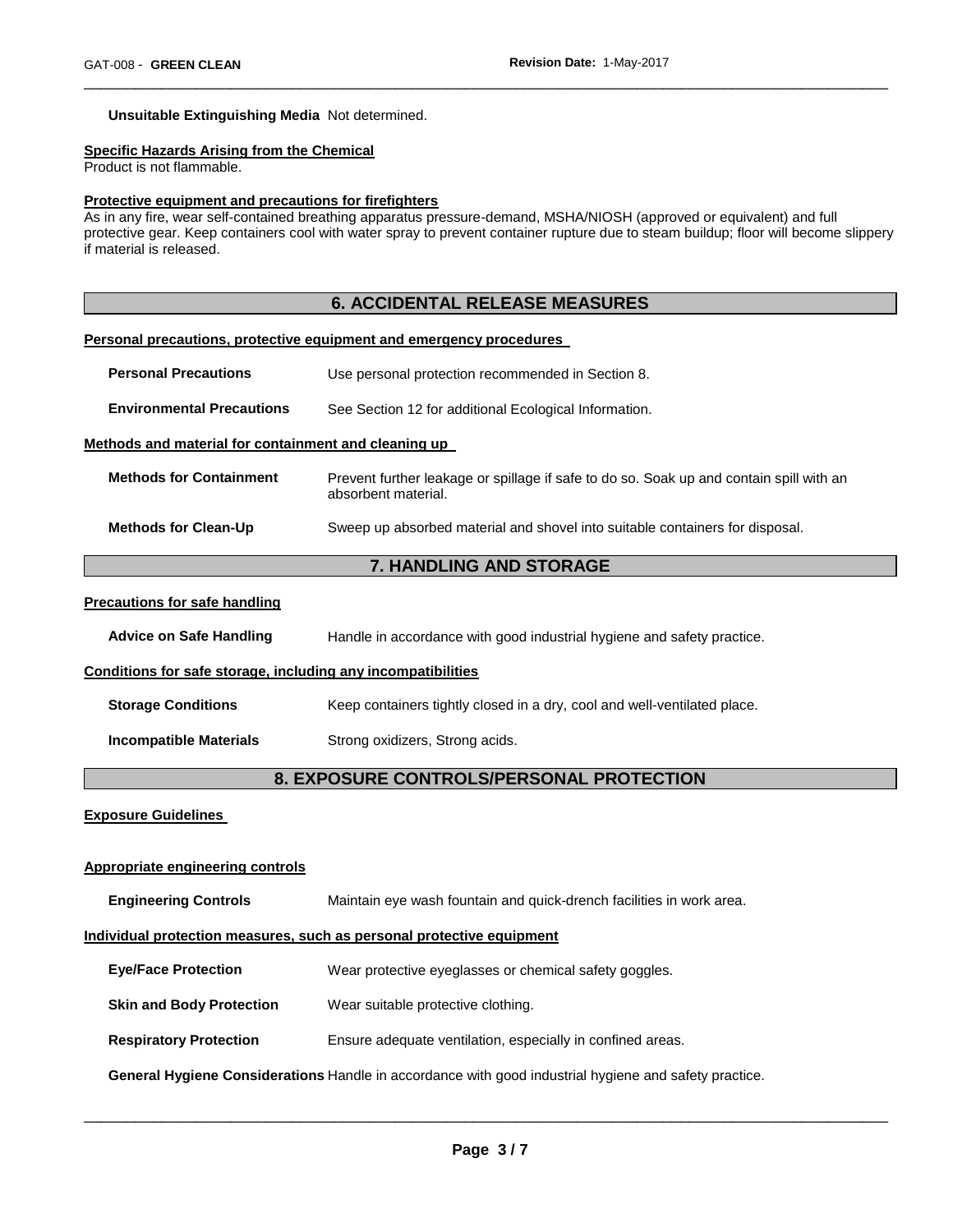#### \_\_\_\_\_\_\_\_\_\_\_\_\_\_\_\_\_\_\_\_\_\_\_\_\_\_\_\_\_\_\_\_\_\_\_\_\_\_\_\_\_\_\_\_\_\_\_\_\_\_\_\_\_\_\_\_\_\_\_\_\_\_\_\_\_\_\_\_\_\_\_\_\_\_\_\_\_\_\_\_\_\_\_\_\_\_\_\_\_\_\_\_\_ **9. PHYSICAL AND CHEMICAL PROPERTIES**

#### **Information on basic physical and chemical properties**

| <b>Physical State</b>               | Liquid                       |                       |                |
|-------------------------------------|------------------------------|-----------------------|----------------|
| Appearance                          | Clear liquid                 | Odor                  | Natural        |
| Color                               | Clear                        | <b>Odor Threshold</b> | Not determined |
| <b>Property</b>                     | <b>Values</b>                | Remarks • Method      |                |
| рH                                  | $7.0 - 7.5$                  |                       |                |
| <b>Melting Point/Freezing Point</b> | Not determined               |                       |                |
| <b>Boiling Point/Boiling Range</b>  | 100 °C / 212 °F              |                       |                |
| <b>Flash Point</b>                  | Not flammable                |                       |                |
| <b>Evaporation Rate</b>             | < 1                          | (Water = 1)           |                |
| <b>Flammability (Solid, Gas)</b>    | Not determined               |                       |                |
| <b>Upper Flammability Limits</b>    | Not determined               |                       |                |
| <b>Lower Flammability Limit</b>     | Not determined               |                       |                |
| <b>Vapor Pressure</b>               | 17 mm Hg $@$ 20 $^{\circ}$ C |                       |                |
| <b>Vapor Density</b>                | < 1                          | $(Air=1)$             |                |
| <b>Specific Gravity</b>             | 0.99                         | $(1=Water)$           |                |
| <b>Water Solubility</b>             | Completely soluble           |                       |                |
| Solubility in other solvents        | Not determined               |                       |                |
| <b>Partition Coefficient</b>        | Not determined               |                       |                |
| <b>Auto-ignition Temperature</b>    | Not determined               |                       |                |
| <b>Decomposition Temperature</b>    | Not determined               |                       |                |
| <b>Kinematic Viscosity</b>          | Not determined               |                       |                |
| <b>Dynamic Viscosity</b>            | Not determined               |                       |                |
| <b>Explosive Properties</b>         | Not determined               |                       |                |
| <b>Oxidizing Properties</b>         | Not determined               |                       |                |

# **10. STABILITY AND REACTIVITY**

#### **Reactivity**

Not reactive under normal conditions.

#### **Chemical Stability**

Stable under recommended storage conditions.

#### **Possibility of Hazardous Reactions**

None under normal processing.

#### **Conditions to Avoid**

Extreme temperatures. Keep from freezing.

#### **Incompatible Materials**

Strong oxidizers, Strong acids.

#### **Hazardous Decomposition Products**

Carbon oxides.

# **11. TOXICOLOGICAL INFORMATION**

#### **Information on likely routes of exposure**

| <b>Product Information</b> |                                                 |
|----------------------------|-------------------------------------------------|
| <b>Eve Contact</b>         | May cause eye irritation on direct contact.     |
| <b>Skin Contact</b>        | May cause temporary irritation on skin contact. |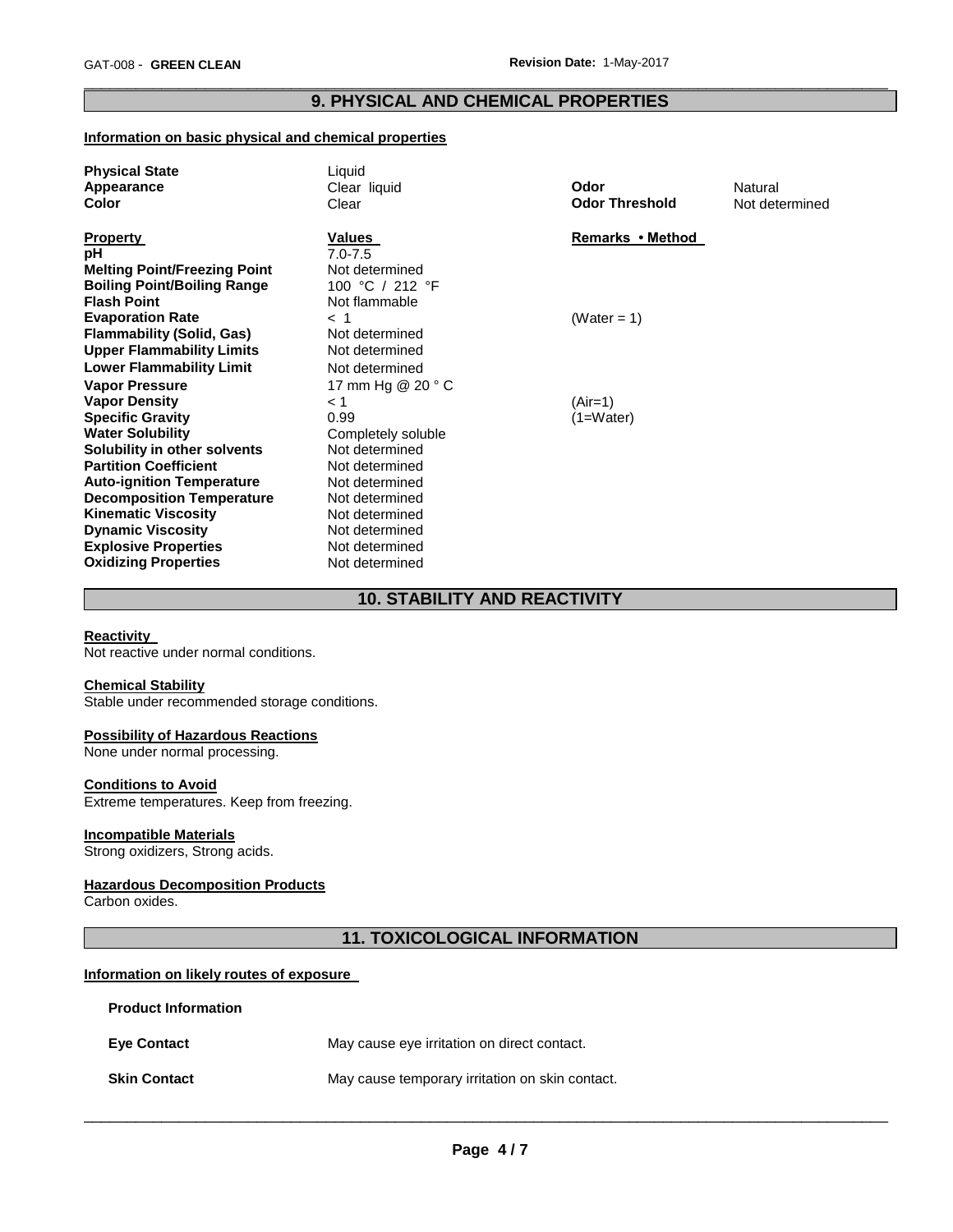**Inhalation Avoid breathing vapors or mists.** 

**Ingestion Do not taste or swallow.** 

#### **Component Information**

#### **Information on physical, chemical and toxicological effects**

**Symptoms** Please see section 4 of this SDS for symptoms.

#### **Delayed and immediate effects as well as chronic effects from short and long-term exposure**

**Carcinogenicity** This product does not contain any carcinogens or potential carcinogens as listed by OSHA, IARC or NTP.

\_\_\_\_\_\_\_\_\_\_\_\_\_\_\_\_\_\_\_\_\_\_\_\_\_\_\_\_\_\_\_\_\_\_\_\_\_\_\_\_\_\_\_\_\_\_\_\_\_\_\_\_\_\_\_\_\_\_\_\_\_\_\_\_\_\_\_\_\_\_\_\_\_\_\_\_\_\_\_\_\_\_\_\_\_\_\_\_\_\_\_\_\_

#### **Numerical measures of toxicity**

Not determined

#### **12. ECOLOGICAL INFORMATION**

#### **Ecotoxicity**

An environmental hazard cannot be excluded in the event of unprofessional handling or disposal.

#### **Persistence/Degradability**

Not determined.

#### **Bioaccumulation** Not determined.

**Mobility** Not determined

#### **Other Adverse Effects**

Not determined

#### **13. DISPOSAL CONSIDERATIONS**

#### **Waste Treatment Methods**

| <b>Disposal of Wastes</b>     | Disposal should be in accordance with applicable regional, national and local laws and<br>regulations. |
|-------------------------------|--------------------------------------------------------------------------------------------------------|
| <b>Contaminated Packaging</b> | Disposal should be in accordance with applicable regional, national and local laws and<br>regulations. |

# **14. TRANSPORT INFORMATION**

Please see current shipping paper for most up to date shipping information, including exemptions and special circumstances.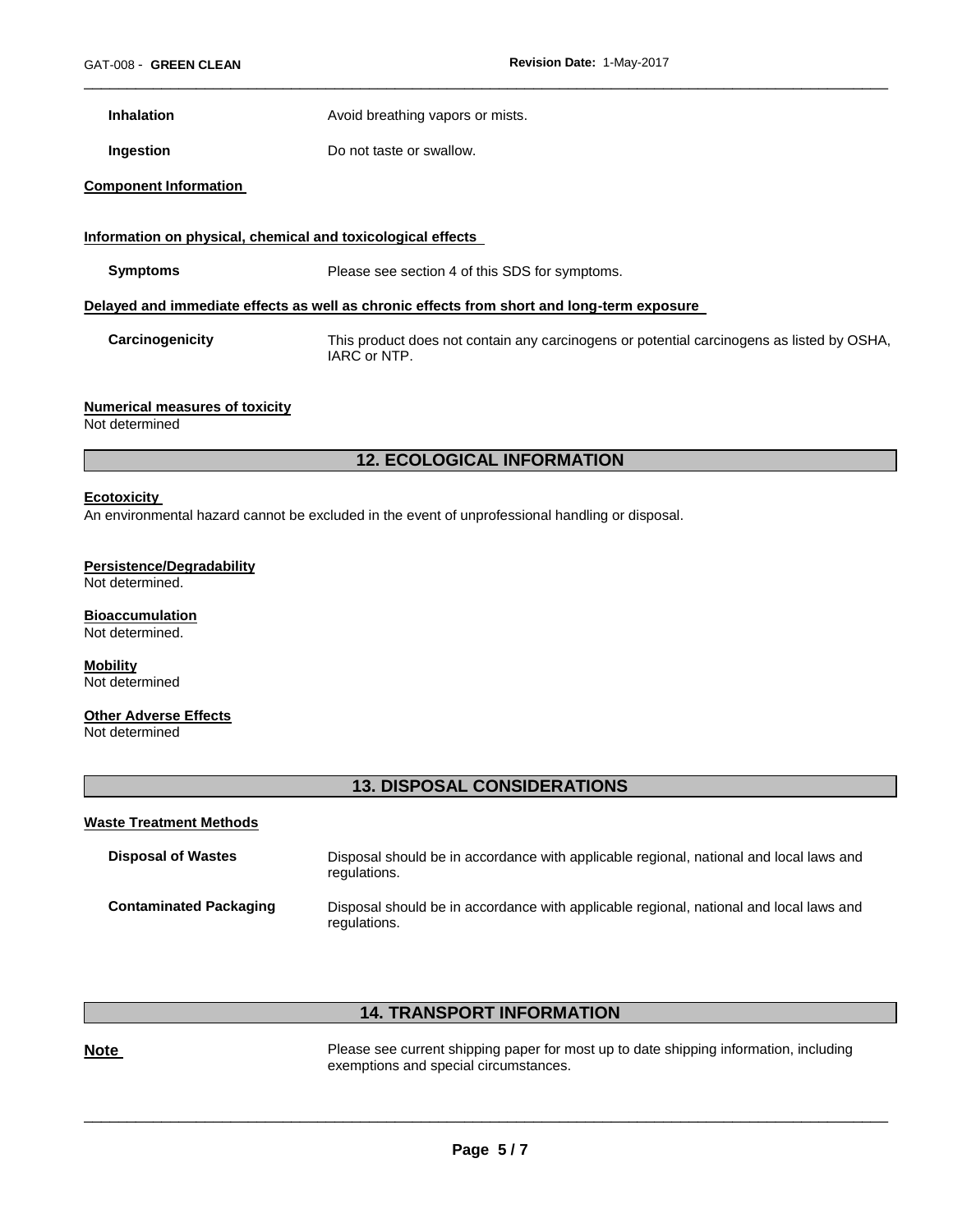| <b>DOT</b>  | Not regulated |  |
|-------------|---------------|--|
| <b>IATA</b> | Not regulated |  |
| <b>IMDG</b> | Not regulated |  |

# **15. REGULATORY INFORMATION**

#### **International Inventories**

Not determined

#### **Legend:**

*TSCA - United States Toxic Substances Control Act Section 8(b) Inventory DSL/NDSL - Canadian Domestic Substances List/Non-Domestic Substances List EINECS/ELINCS - European Inventory of Existing Chemical Substances/European List of Notified Chemical Substances ENCS - Japan Existing and New Chemical Substances IECSC - China Inventory of Existing Chemical Substances KECL - Korean Existing and Evaluated Chemical Substances PICCS - Philippines Inventory of Chemicals and Chemical Substances* 

#### **US Federal Regulations**

**SARA 313** Not determined

#### **US State Regulations**

**U.S. State Right-to-Know Regulations** Not determined